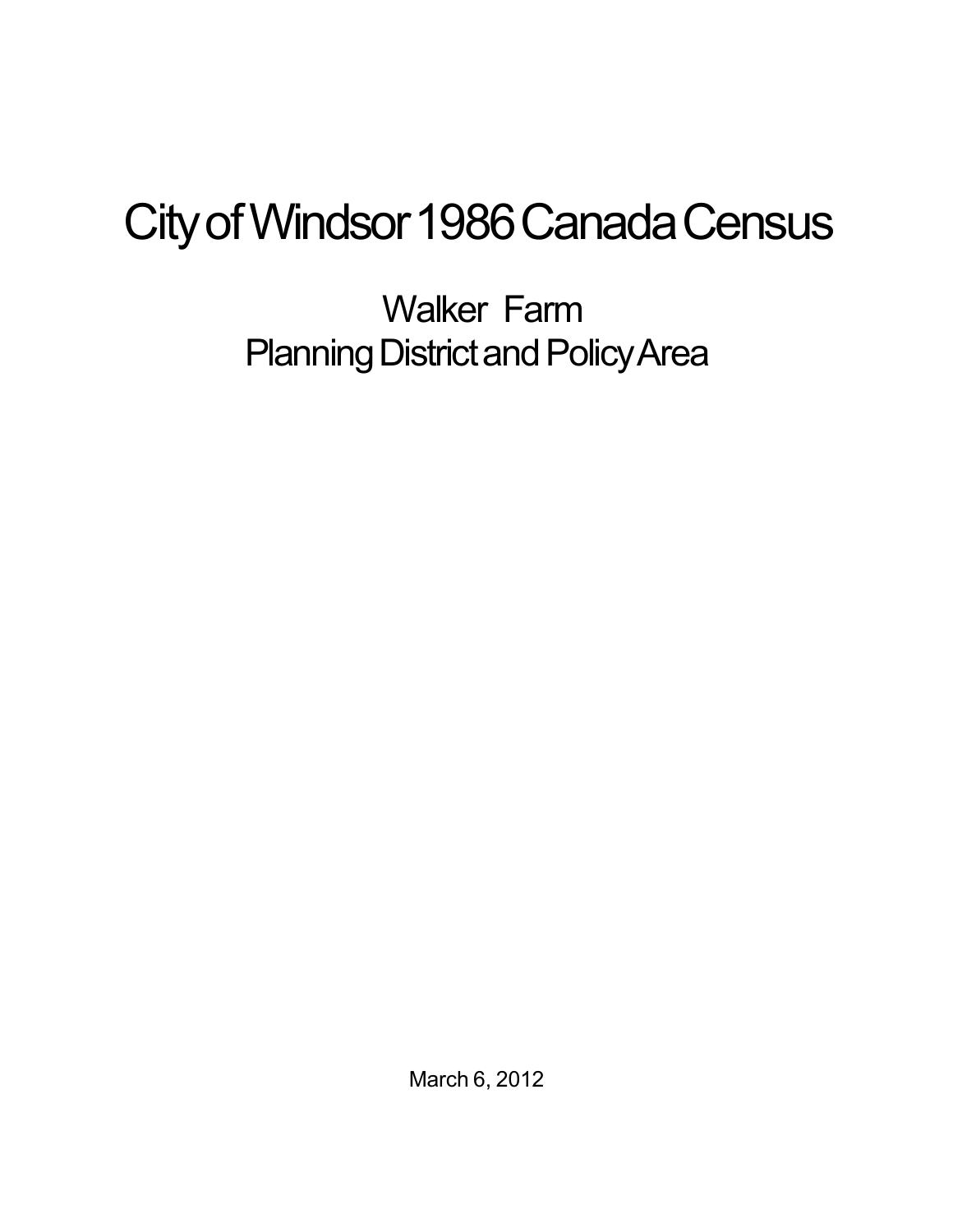# **Table of Contents**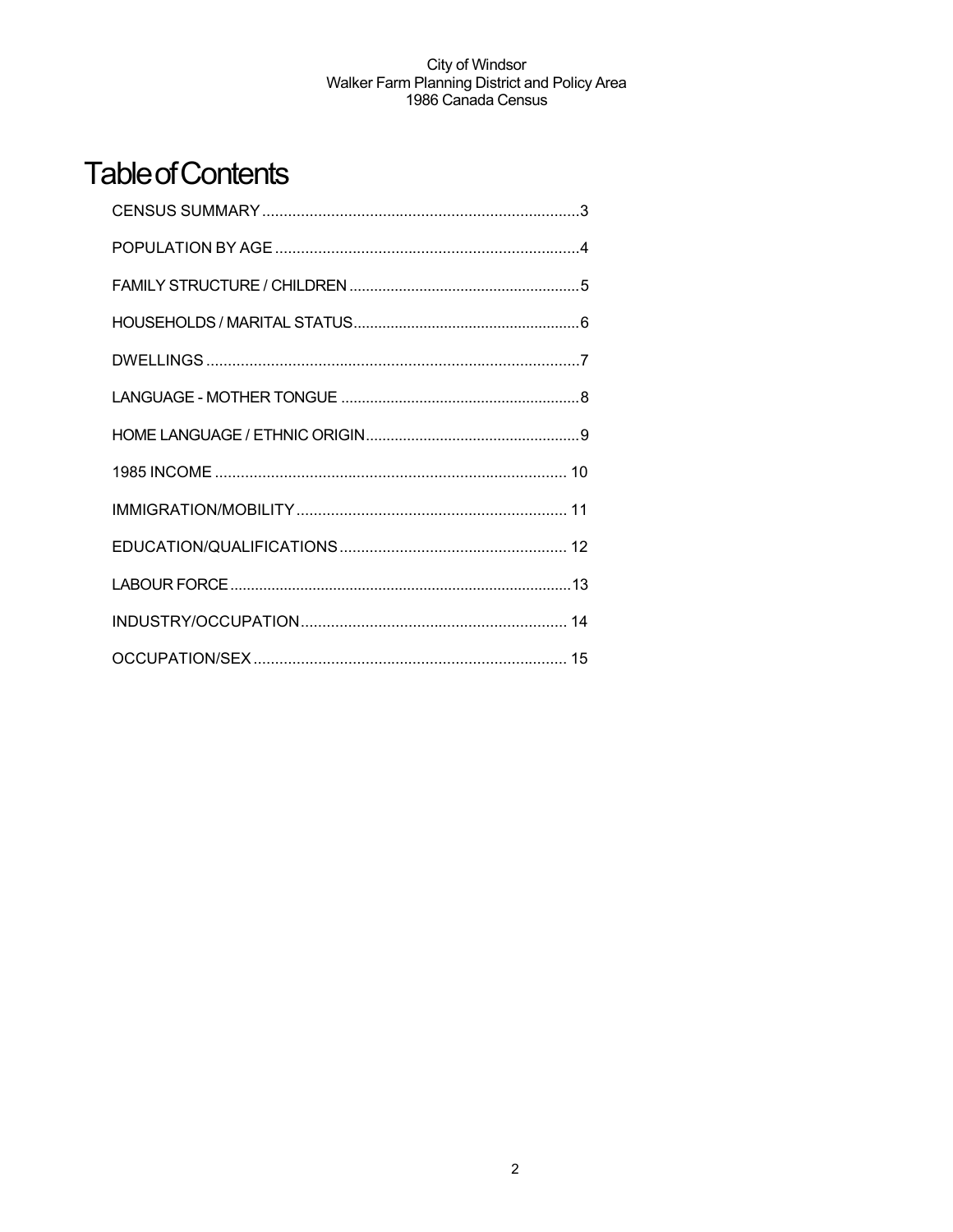# **CENSUS SUMMARY**

| <b>CENSUS SUMMARY</b>                                                                                                                                                     | <b>Walker Farm</b> |  |
|---------------------------------------------------------------------------------------------------------------------------------------------------------------------------|--------------------|--|
| Total population (% base)                                                                                                                                                 |                    |  |
| By sex:<br>Male<br>Female                                                                                                                                                 |                    |  |
| By age:<br>0 to 4 years<br>5 to 19 years<br>20 to 24 years<br>25 to 34 years<br>35 to 44 years<br>45 to 54 years<br>55 to 64 years<br>65 to 74 years<br>75 years and over | oooooo             |  |
| Average age of population<br>Total census families (% base)                                                                                                               | C                  |  |
| <b>Husband-wife families</b><br>With no children at home<br>With children at home<br>Lone-parent families<br>Total children at home<br>Average children per family        | O                  |  |
| Private households (% base)<br><b>Persons in households</b><br>Average persons per household                                                                              | C                  |  |
| Occupied dwellings (% base)<br>Owned<br>Rented                                                                                                                            | C                  |  |
| Single detached house<br>Apartment 5 or more storeys<br>Other type of dwelling                                                                                            |                    |  |
| 1985 Avg. hhld income (est.)                                                                                                                                              |                    |  |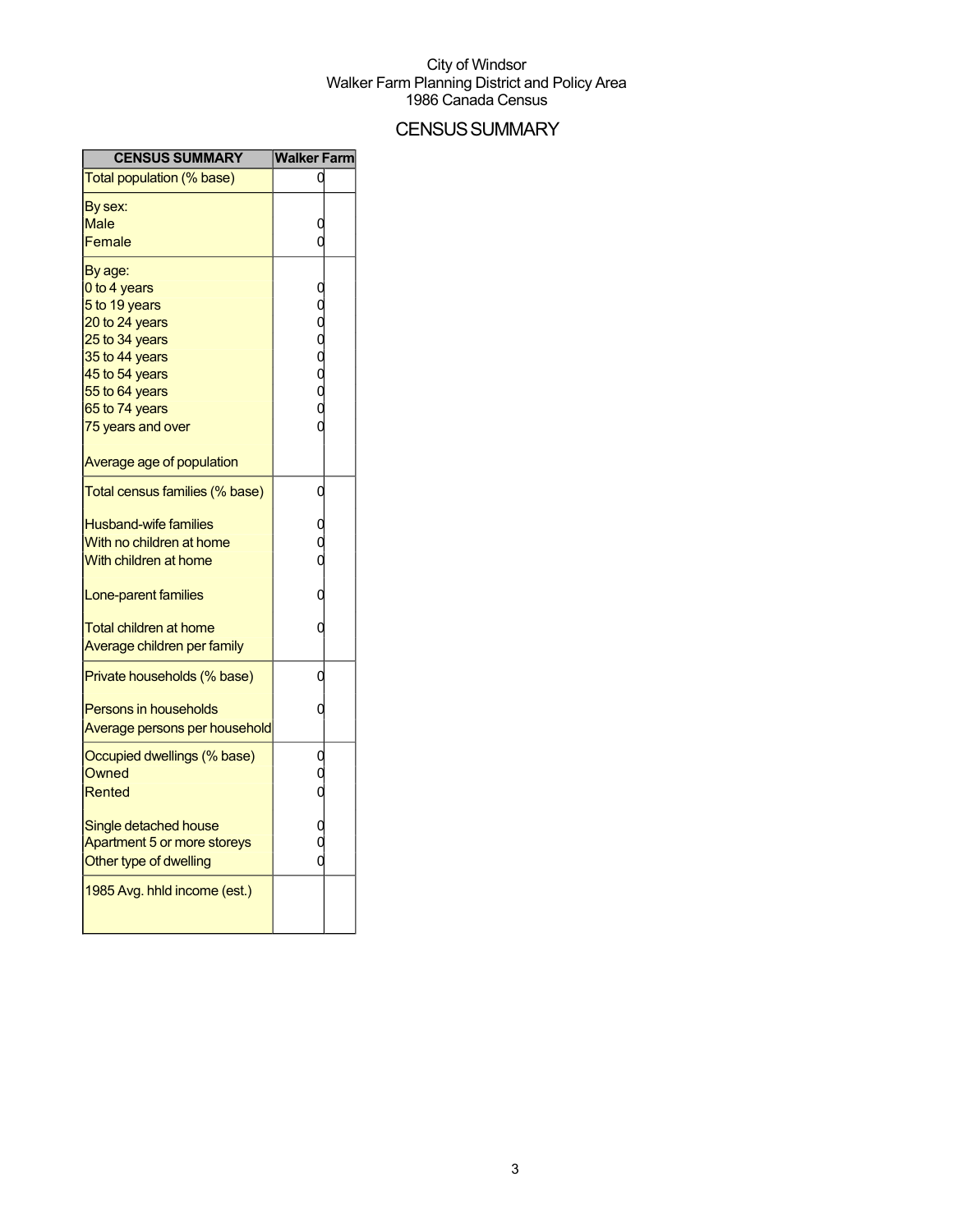# POPULATIONBYAGE

| <b>POPULATION BY AGE Walker Farm</b>                                                                                                                                                                   |           |  |
|--------------------------------------------------------------------------------------------------------------------------------------------------------------------------------------------------------|-----------|--|
| <b>Total population (% Base)</b>                                                                                                                                                                       |           |  |
| Average age of population                                                                                                                                                                              |           |  |
| By age:<br>0 - 4 years<br>5 - 9 years<br>10 - 14 years<br>15 - 19 years<br>20 - 24 years<br>25 - 34 years<br>35 - 44 years<br>45 - 54 years<br>55 - 64 years<br>65 - 74 years                          | ooooooooo |  |
| 75 years and over                                                                                                                                                                                      |           |  |
| <b>Male population</b><br>Average age of males                                                                                                                                                         | O         |  |
| By age:<br>0 - 4 years<br>5 - 9 years<br>10 - 14 years<br>15 - 19 years<br>20 - 24 years<br>25 - 34 years<br>35 - 44 years<br>45 - 54 years<br>55 - 64 years<br>65 - 74 years<br>75 years and over     | ooooooooo |  |
| <b>Female population</b><br>Average age of females                                                                                                                                                     | O         |  |
| By age:<br>0 - 4 years<br>$5 - 9$ years<br>10 - 14 years<br>15 - 19 years<br>20 - 24 years<br>25 - 34 years<br>35 - 44 years<br>$45 - 54$ years<br>55 - 64 years<br>65 - 74 years<br>75 years and over | ooooooooo |  |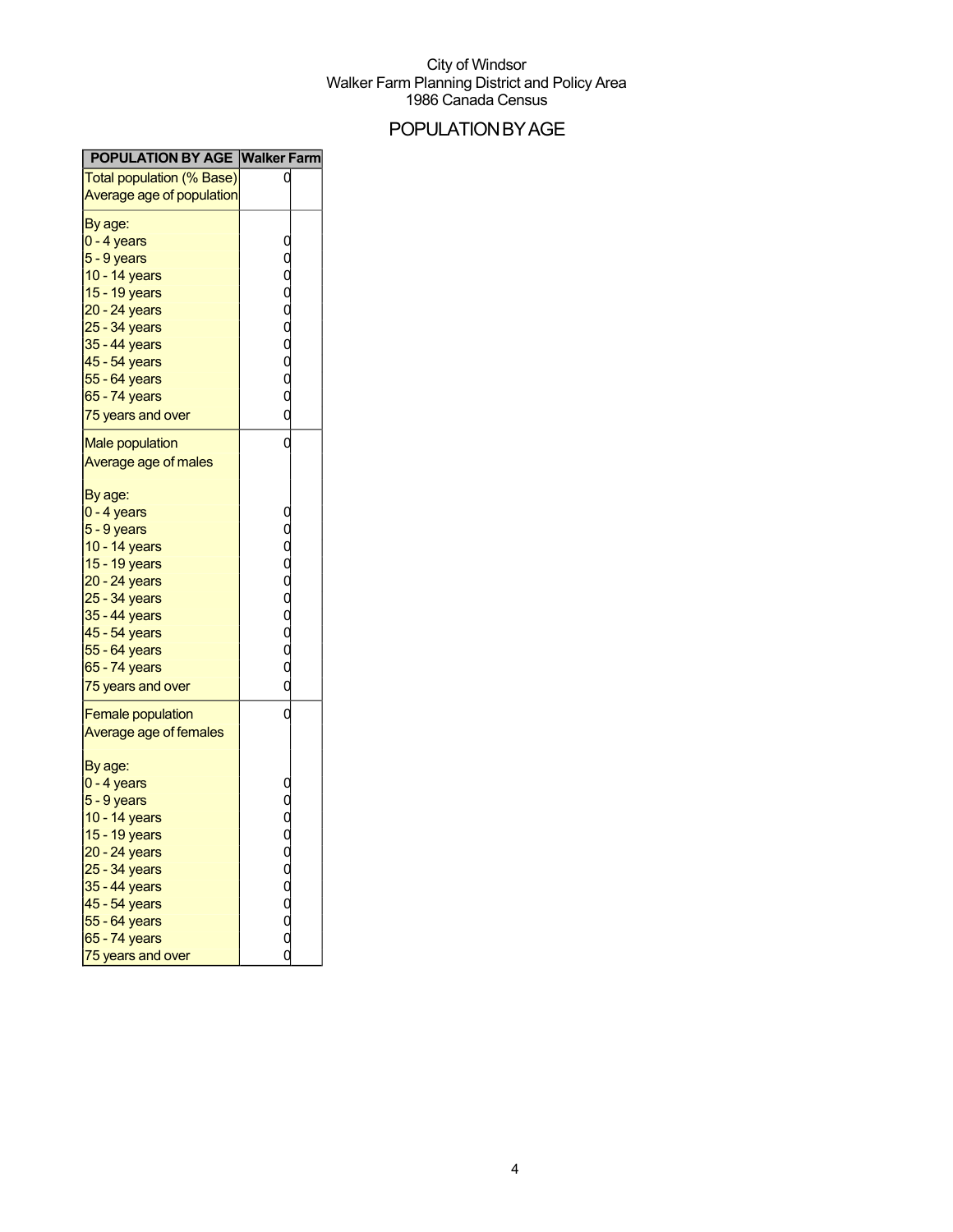# FAMILYSTRUCTURE/CHILDREN

| Total census families (% base)     |             |  |
|------------------------------------|-------------|--|
|                                    |             |  |
| By family structure:               |             |  |
| <b>Total husband-wife families</b> | C           |  |
| With no children at home           |             |  |
| With children at home              |             |  |
| 1 child                            |             |  |
| 2 children                         |             |  |
| 3 or more children                 |             |  |
| Lone-parent families               |             |  |
| Lone male parent                   |             |  |
| 1 child at home                    | C<br>C<br>C |  |
| 2 children at home                 |             |  |
| 3 or more children at home         | C           |  |
| Lone female parent                 |             |  |
| 1 child at home                    | C<br>C<br>C |  |
| 2 children at home                 |             |  |
| 3 or more children at home         |             |  |
| Total children at home (%base)     | 0           |  |
| $0 - 5$ years                      |             |  |
| $6 - 14$ years                     |             |  |
| 15 - 17 years                      | C<br>C<br>C |  |
| 18 - 24 years                      |             |  |
| 25 years and over                  |             |  |
| Average children/family            |             |  |

#### **FAMILY STRUCTURE / CHILDREN Walker Farm**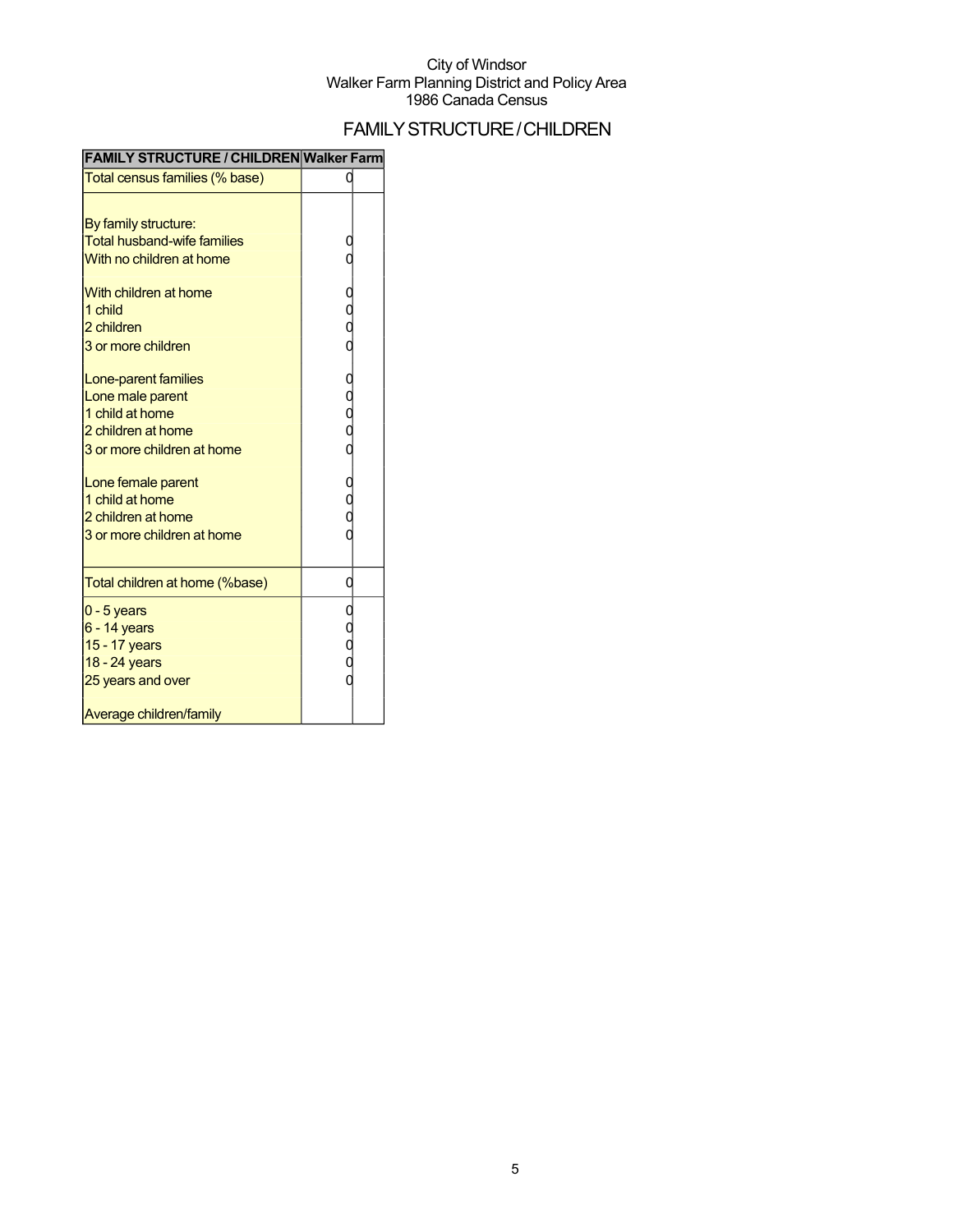# HOUSEHOLDS/MARITALSTATUS

| <b>HOUSEHOLDS / MARITAL STATUS Walker Farm</b>                                                                                                                                                       |   |  |
|------------------------------------------------------------------------------------------------------------------------------------------------------------------------------------------------------|---|--|
| Private households (% base)                                                                                                                                                                          |   |  |
| By size of household:<br>1 person<br>2 persons<br>3 persons<br>4 - 5 persons<br>6 or more persons                                                                                                    |   |  |
| By number of census families:<br>Non-family households<br><b>Family households</b><br>1 census family<br>2 or more census families<br>Persons in private households<br>Average persons per household |   |  |
| Census families in private<br>households (% base)                                                                                                                                                    | C |  |
| By size of census family:<br>2 person family<br>3 persons<br>4 persons<br>5 or more persons                                                                                                          |   |  |
| Total population (% base)                                                                                                                                                                            | C |  |
| By marital status, for persons<br>15 years of age and over:<br>Single (never married)<br><b>Married</b><br>Widowed<br><b>Divorced</b><br>Separated                                                   |   |  |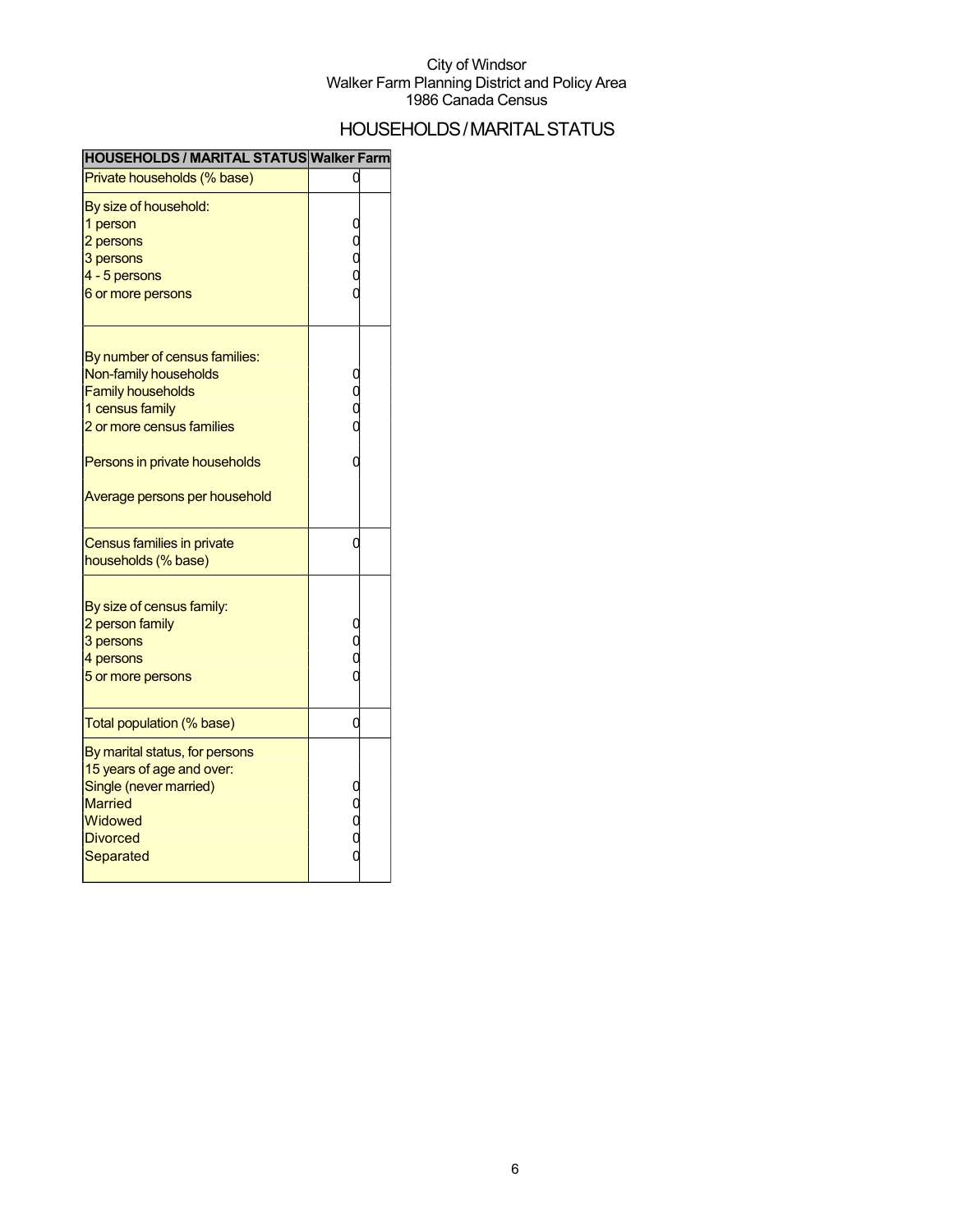# DWELLINGS

| <b>DWELLINGS</b>                                                                                                                                                                              | <b>Walker Farm</b>                                                   |  |
|-----------------------------------------------------------------------------------------------------------------------------------------------------------------------------------------------|----------------------------------------------------------------------|--|
| Occupied dwellings (% base)                                                                                                                                                                   |                                                                      |  |
| By tenure:<br><b>Rented</b><br>Owned<br><b>On Reserve</b><br>By dwelling type:<br>Single detached house<br>Apartment 5 or more stories<br><b>Movable dwelling</b><br>All other dwelling types | 0<br>$\overline{0}$<br>Ó<br>$\mathbf{0}$<br>0<br>0<br>$\overline{0}$ |  |
| By age of dwelling - total<br><b>Constructed before 1946</b><br>1946 - 1960<br>1961 - 1970<br>1971 - 1980<br>1981 - 1986                                                                      | 0<br>0<br>0<br>0<br>$\overline{0}$                                   |  |
| Dwellings with central heat<br>Gas<br><b>Electricity</b><br>Oil<br><b>Other fuels</b>                                                                                                         | $\mathbf{0}$<br>0<br>0<br>0<br>O                                     |  |
| <b>Tenant occupied households</b><br>With rent $>=$ 30% hhid inc.<br>Owner occupied households<br>Payments $>=$ 30% hhld. inc.                                                                | 0<br>0<br>0<br>0                                                     |  |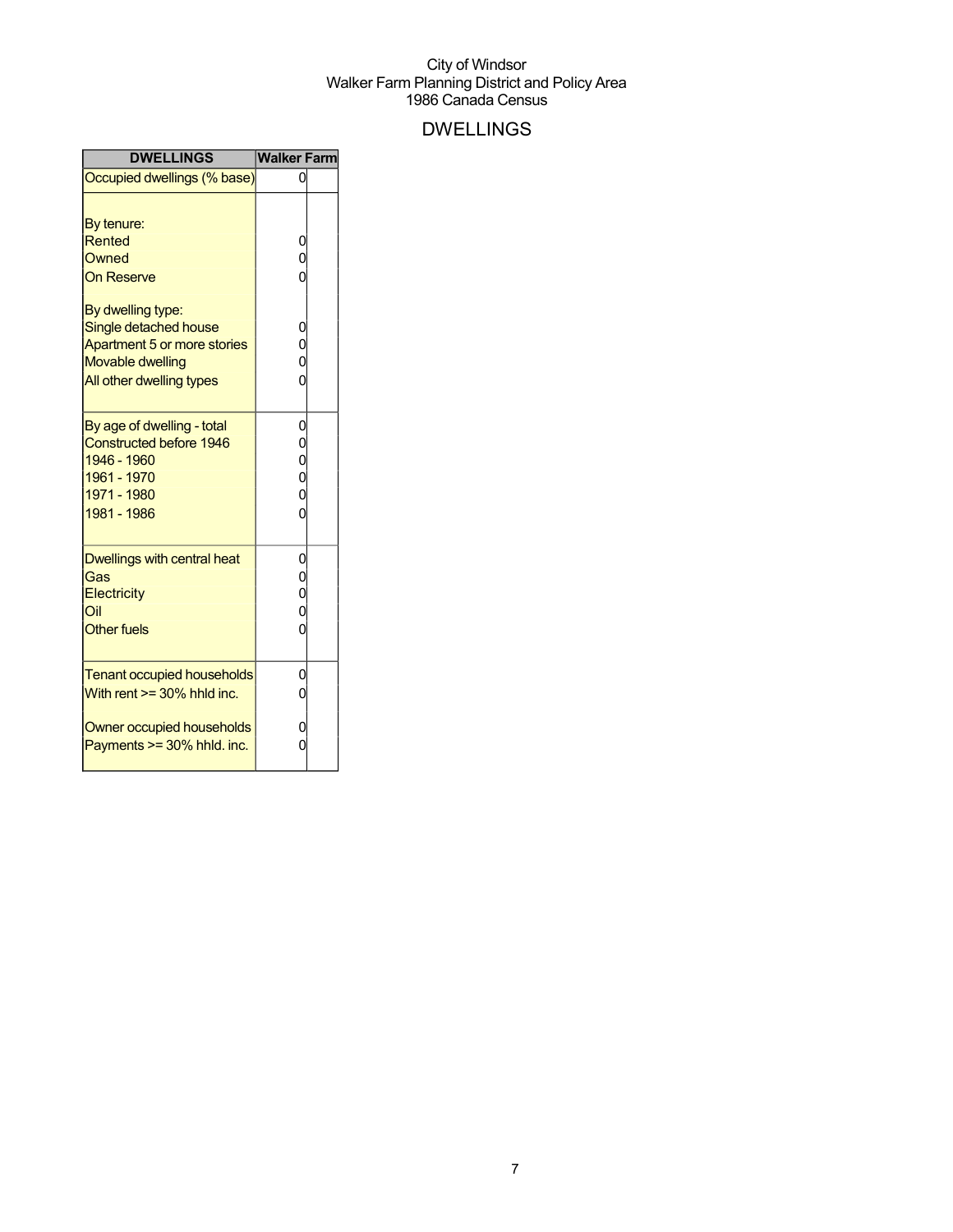# LANGUAGE-MOTHERTONGUE

| ILANGUAGE - MOTHER TONGUE Walker Farm |               |  |
|---------------------------------------|---------------|--|
| Total responses (% Base)              |               |  |
|                                       |               |  |
| <b>Total single responses</b>         |               |  |
| <b>Total official languages</b>       |               |  |
| <b>English</b>                        |               |  |
| French                                |               |  |
|                                       |               |  |
| <b>Total non-official languages</b>   |               |  |
| German                                |               |  |
| <b>Chinese</b>                        |               |  |
| <b>Dutch</b>                          | - 0<br>0<br>0 |  |
| <b>Polish</b>                         |               |  |
| <b>Italian</b>                        |               |  |
| Portuguese                            |               |  |
| Ukrainian                             |               |  |
| Greek                                 |               |  |
| Languages other than above            |               |  |
|                                       |               |  |
| <b>Total multiple responses</b>       |               |  |
|                                       |               |  |
|                                       |               |  |

### **LANGUAGE - MOTHER TONGUE Walker Farm**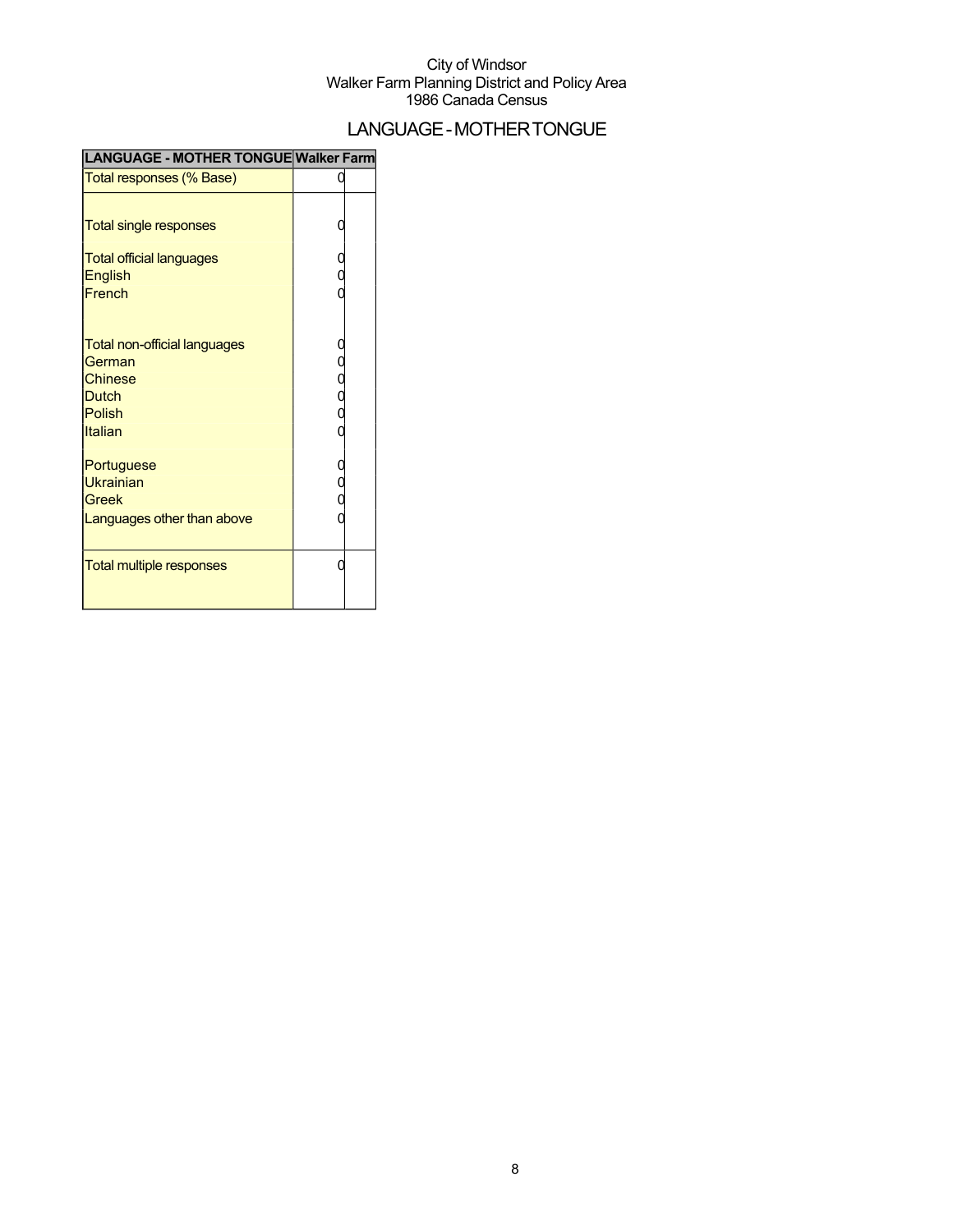## HOME LANGUAGE / ETHNIC ORIGIN

### **HOME LANGUAGE / ETHNIC ORIGIN Walker Farm**

| Total population (% base)                                                                                                                                                                                        | C         |  |
|------------------------------------------------------------------------------------------------------------------------------------------------------------------------------------------------------------------|-----------|--|
| By home language:<br><b>Total single response</b><br><b>English</b><br>French<br>Italian<br><b>Chinese</b><br>German<br>Portuguese<br><b>Greek</b><br>Other<br>Speak more than one language                      |           |  |
| By official language:<br><b>English only</b><br><b>French only</b><br><b>Both English and French</b><br><b>Neither English nor French</b>                                                                        |           |  |
| By ethnic origin:<br>Single origin<br><b>British</b><br>French<br><b>Aboriginal peoples</b><br>German<br>Italian<br>Ukrainian<br><b>Chinese</b><br>Dutch (Netherlands)<br>Other<br>Reported more than one origin | 000000000 |  |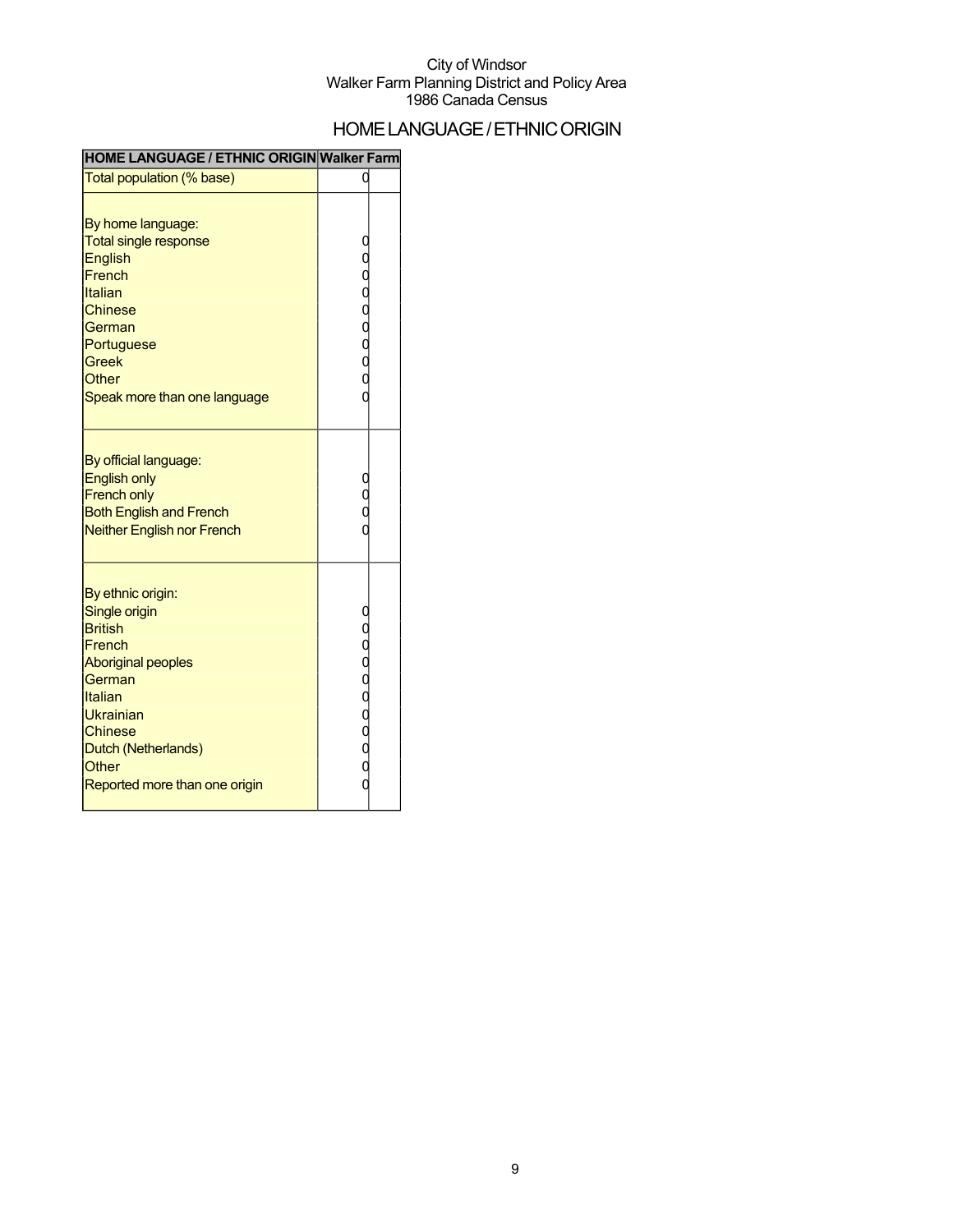## 1985INCOME

| 1985 INCOME                                                                                | Walker Farm |  |
|--------------------------------------------------------------------------------------------|-------------|--|
| Total households (% Base)                                                                  |             |  |
| By household income:<br><b>Negative Income</b>                                             |             |  |
| $$0 - 9,999$                                                                               |             |  |
| \$10,000 - 19,999                                                                          |             |  |
| \$20,000 - 29,999                                                                          |             |  |
| \$30,000 - 39,999                                                                          |             |  |
| \$40,000 - 49,999                                                                          | oooooooo    |  |
| \$50,000 - 59,999                                                                          |             |  |
| \$60,000 - 69,999                                                                          |             |  |
| \$70,000 - 79,999                                                                          |             |  |
| \$80,000 - 99,999                                                                          |             |  |
| \$100,000 and over                                                                         |             |  |
| Aggr. household income (\$'000)<br>Average household income \$                             | 0           |  |
| Males 15 yrs+ with income<br>Aggregate income (\$'000)<br>Average total income \$          | U           |  |
| Females 15 yrs+ with income<br>Aggregate income (\$'000)<br>Average total income \$        |             |  |
| Males 15 yrs+ with employ.inc<br>Aggregate income (\$'000)<br>Average employment income \$ |             |  |
| Females 15 yrs+ with emp.inc.<br>Aggregate income (\$'000)<br>Average employment income \$ |             |  |
| Number of census families<br>Aggr. family income (\$'000)<br>Average family income \$      |             |  |
| Unattached individ, with inc.<br>Aggregate income (\$'000)<br>Average individual income \$ |             |  |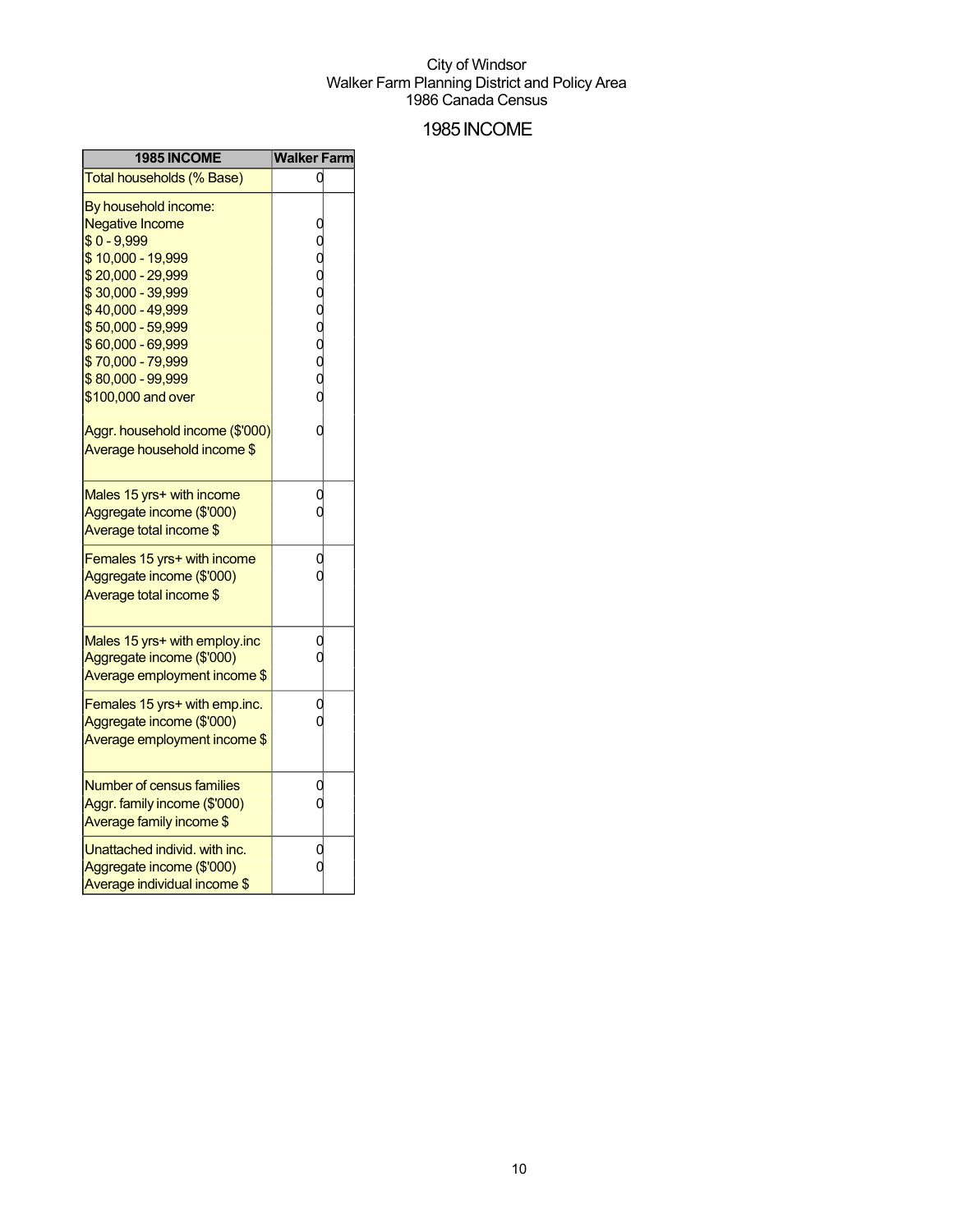# IMMIGRATION/MOBILITY

| IMMIGRATION/MOBILITY Walker Farm                                                                                                                                                                                                                                          |                 |
|---------------------------------------------------------------------------------------------------------------------------------------------------------------------------------------------------------------------------------------------------------------------------|-----------------|
| <b>Total population (% Base)</b>                                                                                                                                                                                                                                          |                 |
| By citizenship:<br>Canadian<br><b>Other than Canadian</b>                                                                                                                                                                                                                 | C               |
| By immigration status:<br>Non-immigrant population<br>Born in province of res.<br>Born in another province<br>Immigrant population<br><b>United States of America</b><br><b>Other Americas</b><br><b>United Kingdom</b><br><b>Other Europe</b><br>Africa<br>Asia<br>Other | o o o o o o o o |
| Immigrant population - total                                                                                                                                                                                                                                              | 0               |
| By period of immigration:<br>Before 1946<br>1946 - 1966<br>1967 - 1977<br>1978 - 1982<br>1983 - 1986                                                                                                                                                                      | 0<br>0<br>0     |
| By age at time of immigration:<br>$0 - 4$ years<br>5 - 19 years<br>20 years and over                                                                                                                                                                                      |                 |
| By mobility status:<br>Persons 5 years and over<br>Non-movers (same address)<br><b>Movers</b><br>Non-migrants (same place)<br>Migrants<br>From same province<br>From other province<br><b>From outside Canada</b>                                                         | oooooooooo      |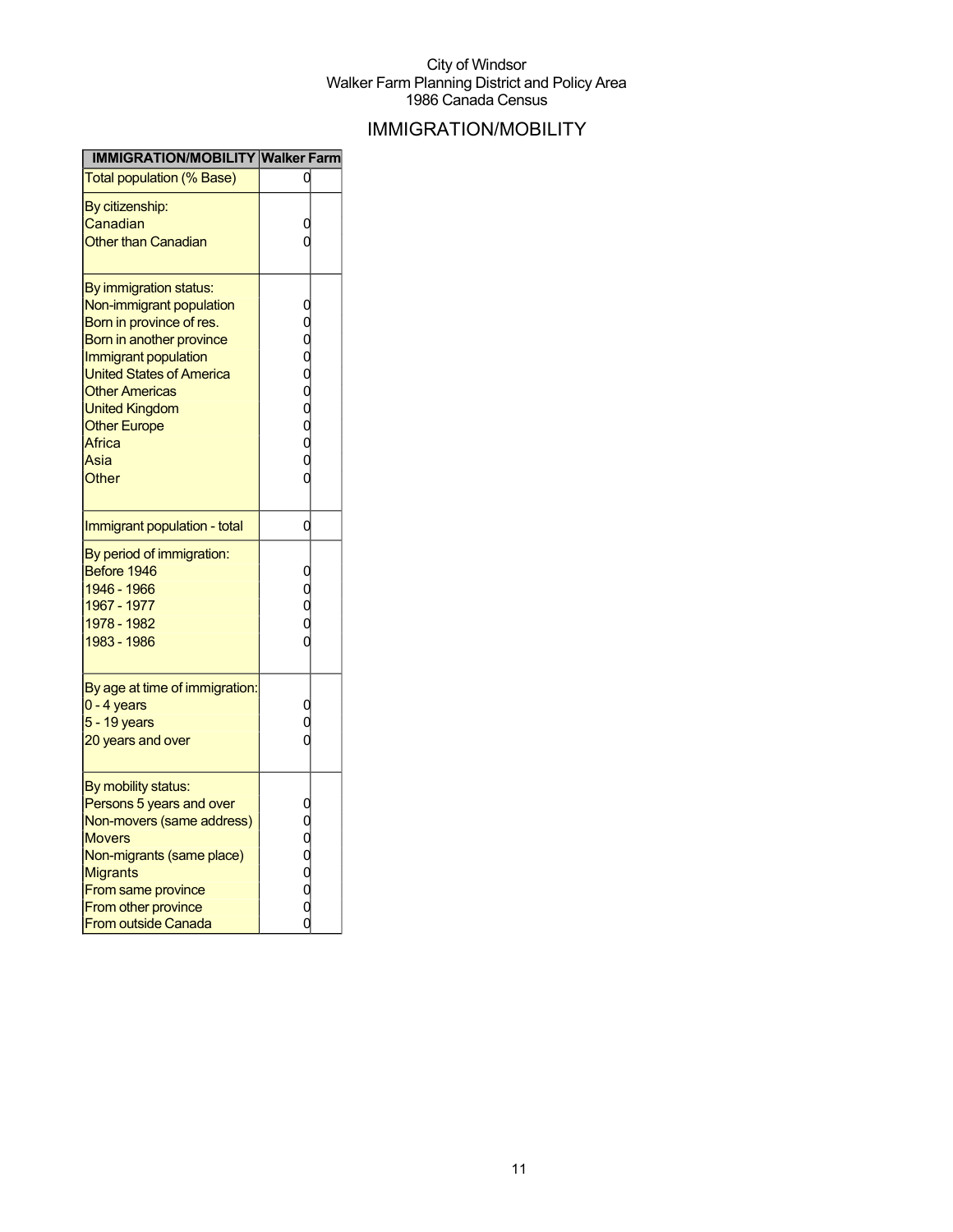# EDUCATION/QUALIFICATIONS

| <b>EDUCATION/QUALIFICATIONS Walker Farm</b>                                                                                                                                                                                                                                                                                                                                              |                       |
|------------------------------------------------------------------------------------------------------------------------------------------------------------------------------------------------------------------------------------------------------------------------------------------------------------------------------------------------------------------------------------------|-----------------------|
| Total population 15+ years                                                                                                                                                                                                                                                                                                                                                               |                       |
| By highest level of schooling:<br>Less than grade 9<br>Grade 9 - 13, no sec. cert.<br>Grade 9 - 13, second. cert.<br>Trade certificate/diploma<br>University without degree<br>University with degree                                                                                                                                                                                    | 0<br>0<br>0<br>0<br>0 |
| Postsecondary educated<br>population - total (% Base)                                                                                                                                                                                                                                                                                                                                    | 0                     |
| By field of study:<br>Male with postsecondary educ.<br>Education/recreat./counsell.<br>Fine and applied arts<br>Humanities & related fields<br>Social sciences & rel. field<br>Commerce/management/bus.adm.<br>Agricult. & biolog. sciences<br>Engineering & applied scienc<br>Technic.& trades (eng & sci)<br>Health prof. science & tech.<br>Mathematics & phys. sciences<br>All other | aaaaaaaaa             |
| Female with postsecond. educ.<br>Education/recreat./counsell.<br><b>Fine and applied arts</b><br>Humanities & related fields<br>Social sciences & rel. field<br>Commerce/management/bus.adm.<br>Agricult. & biolog. sciences<br>Engineering & applied scienc<br>Technic.& trades (eng & sci)<br>Health prof. science & tech.<br>Mathematics & phys. sciences<br><b>All other</b>         | aaaaaaaaa             |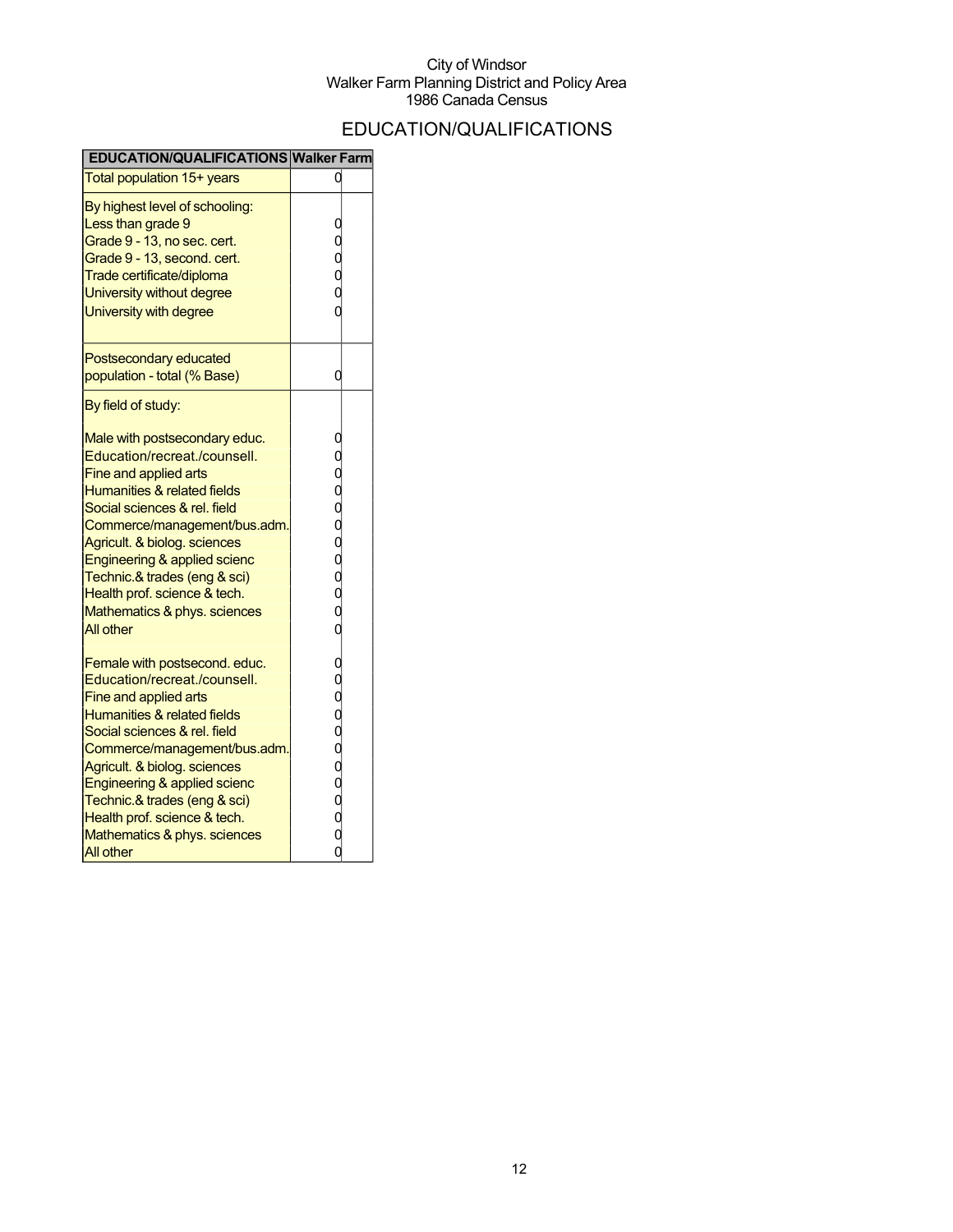# **LABOUR FORCE**

| <b>LABOUR FORCE</b>                                                                                                                                                          | <b>Walker Farm</b> |  |
|------------------------------------------------------------------------------------------------------------------------------------------------------------------------------|--------------------|--|
| Total population 15+ years<br>Total labour force 15+ years<br>Employed<br><b>Unemployed</b><br>Persons not in labour force<br><b>Participation rate</b><br>Unemployment rate |                    |  |
| Male population 15+ years<br><b>Labour force</b><br>Employed<br><b>Unemployed</b><br>Not in labour force<br><b>Participation rate</b><br>Unemployment rate                   |                    |  |
| Female population 15+ years<br><b>Labour force</b><br>Employed<br>Unemployed<br>Not in labour force<br><b>Participation rate</b><br>Unemployment rate                        |                    |  |
| Males- all classes of worker<br><b>Paid worker</b><br>Self-employed                                                                                                          |                    |  |
| Females- all classes of worker<br><b>Paid worker</b><br>Self-employed                                                                                                        |                    |  |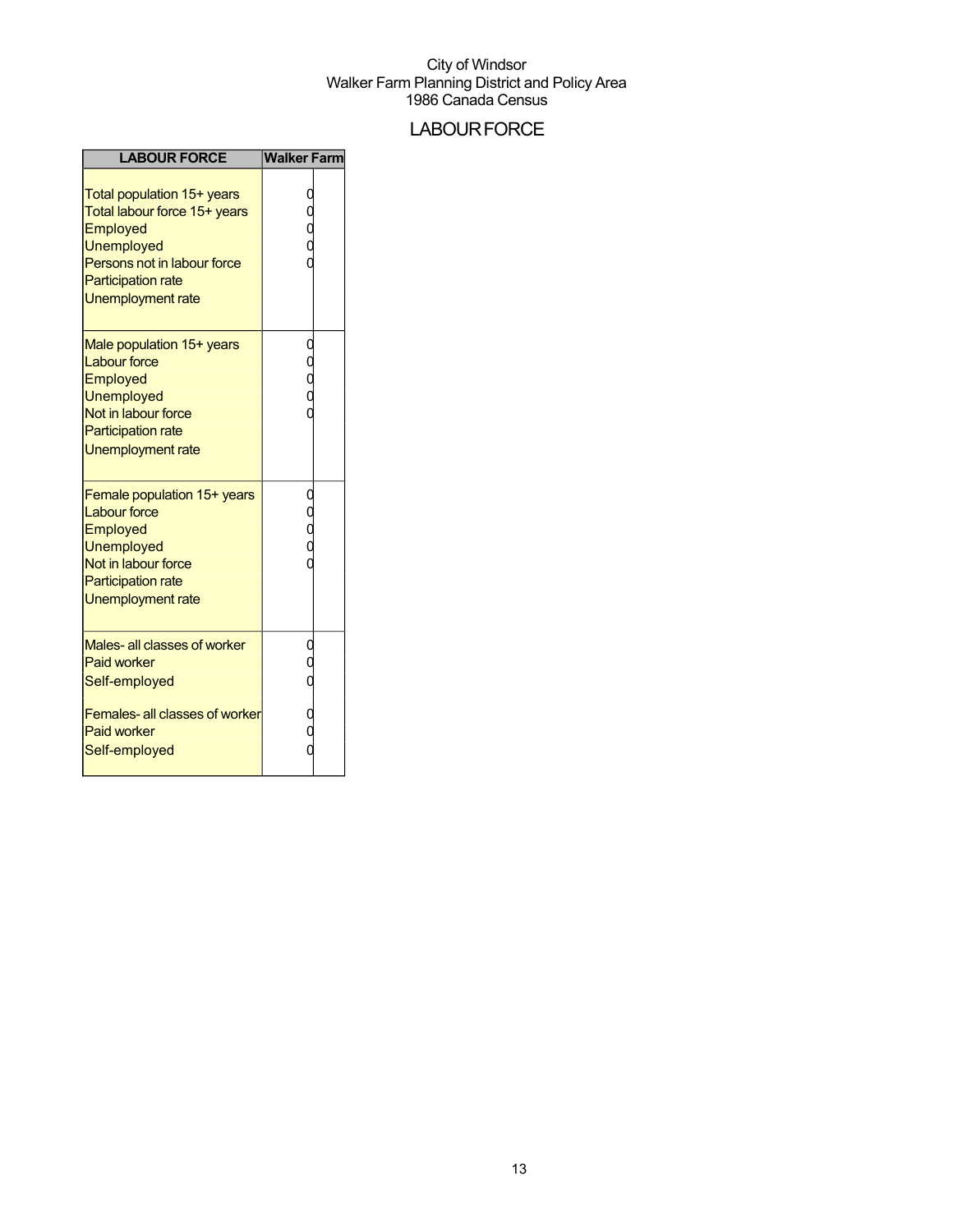# INDUSTRY/OCCUPATION

| <b>INDUSTRY/OCCUPATION Walker Farm</b> |   |  |
|----------------------------------------|---|--|
| perienced labour force                 |   |  |
| By Industry: (% Base)                  |   |  |
| <b>Agricultural &amp; rel.services</b> |   |  |
| Other primary industries               |   |  |
| <b>Manufacturing</b>                   |   |  |
| Construction                           |   |  |
| <b>Transportation &amp; storage</b>    |   |  |
| Communication & oth. utility           |   |  |
| <b>Wholesale trade</b>                 |   |  |
| <b>Retail trade</b>                    |   |  |
| <b>Finance and insurance</b>           |   |  |
| Real estate & insur. agents            |   |  |
| <b>Business service</b>                |   |  |
| Government service                     |   |  |
| <b>Educational service</b>             |   |  |
| <b>Health &amp; social service</b>     |   |  |
| Accommodation, food, beverag           |   |  |
| Other service industries               |   |  |
| <b>Experienced labour force</b>        |   |  |
| by occupation: (% Base)                | 0 |  |
| Managerial, administrative             |   |  |
| Nat. science, eng. & math.             |   |  |
| Soc. sc., religion & artist.           |   |  |
| <b>Teaching &amp; related</b>          |   |  |
| <b>Medicine &amp; health</b>           |   |  |
| <b>Clerical &amp; related</b>          |   |  |
| <b>Sales</b>                           |   |  |
| Service                                |   |  |
| <b>Farming &amp; horticultural</b>     |   |  |
| Other primary industries               |   |  |
| Processing                             |   |  |
| Machining & related                    |   |  |
| Prod. fabric./assemb./repair           |   |  |
| <b>Construction trades</b>             |   |  |
| Transport equipmnt. operat.            |   |  |
| Material handling & related            |   |  |
| Oth. crafts & equip. operat.           |   |  |
| Occupations not classified             |   |  |
|                                        |   |  |